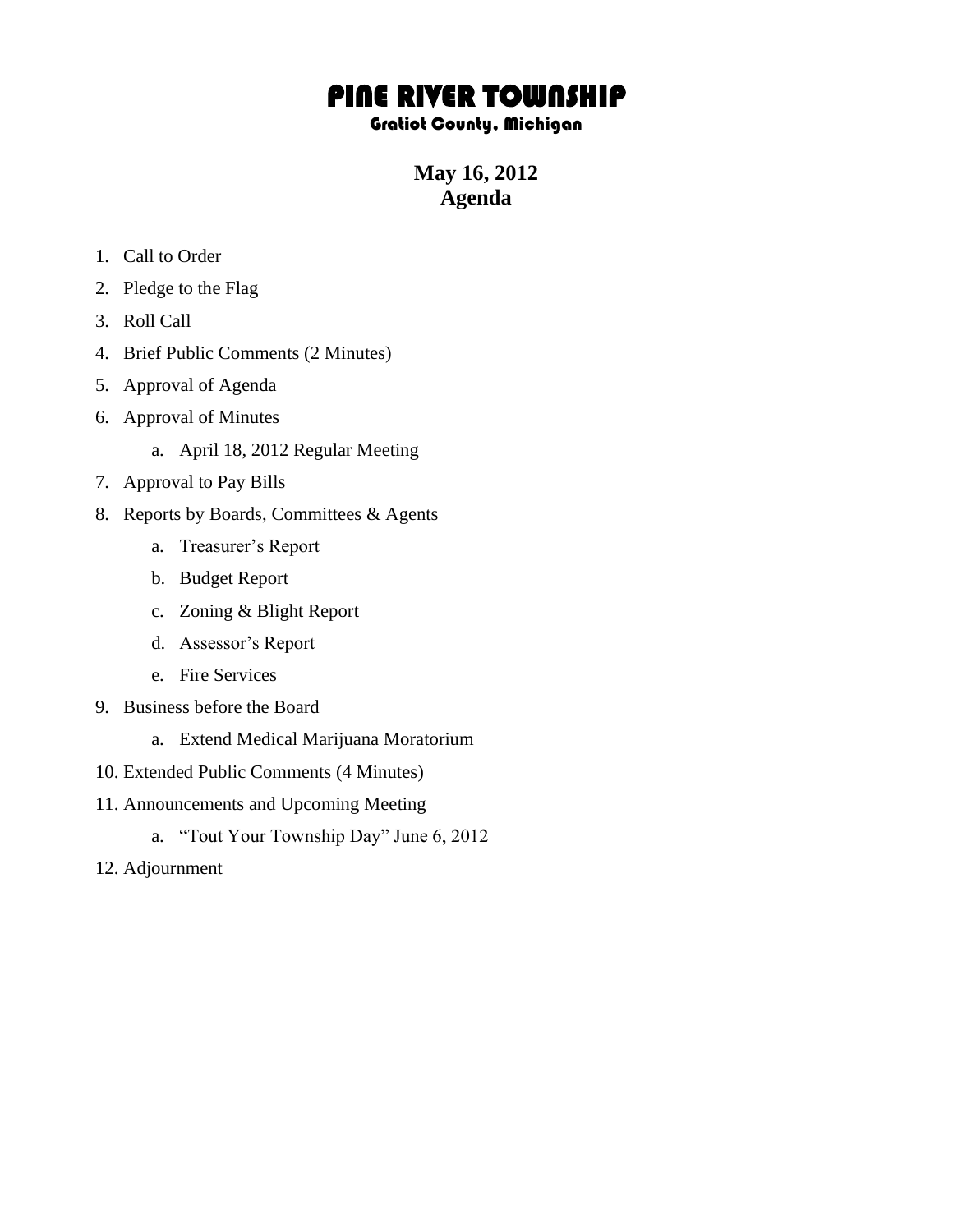## **MINUTES OF THE PINE RIVER TOWNSHIP BOARD MONTHLY MEETING May 16, 2012**

- 1. The regular monthly meeting of the Pine River Township Board was called to order at 8:00 pm by Supervisor Beeson at the Township Hall.
- 2. Pledge the flag: The board and the public said the pledge to the flag.
- 3. Roll Call: Best: present, Moeggenborg: present, Rademacher: present, Beeson: present, Baker: absent. (4) Board Members present (1) absent Baker.
- 4. Brief Public comments (2 minutes):
- 5. Approve the Agenda: Motion by Moeggenborg: second by Best: to approve the Agenda: All present board members approved. Motion carried 4-0.
- 6. Approve the Minutes: Motion by Best: second by Moeggenborg: to approve the Regular Meeting Minutes of April 18, 2012. All present board members approved. Motion carried 4-0.
- 7. Approval to Pay Bills:

Motion made by Moeggenborg: second by Best: to pay bills as presented in the amount of \$ 38,003.21. All present board members approved. Motion carried 4-0.

- 8. Reports by Boards, Committees & Agents
	- a. Treasurers Report Discussion; report placed on file.
	- b. Budget Report Discussion: report placed on file.
	- c. Zoning & Blight Officer Discussion: report placed on file
	- d. Assessor Report Discussion
	- e. Fire Services Discussion considering a future meeting with other Townships and Cities in the County to discuss options.
- 9. Business before the Board
	- a. Extend Medical Marihuana Moratorium
		- Motion by Best: second by Moeggenborg: to approve extending the Medical Marihuana Moratorium Ordinance for 6 months.
			- Roll Call Vote:

Ayes: (4) Beeson, Best, Rademacher, Moeggenborg

Nays: None

Absent: (1) Baker

All present Board Members approved. Motion carried 4-0.

- 10. Extended Public Comments (4 Minutes):
- 11. Announcements and Upcoming Meetings: a. "Tout Your Township Day" June 6, 2012